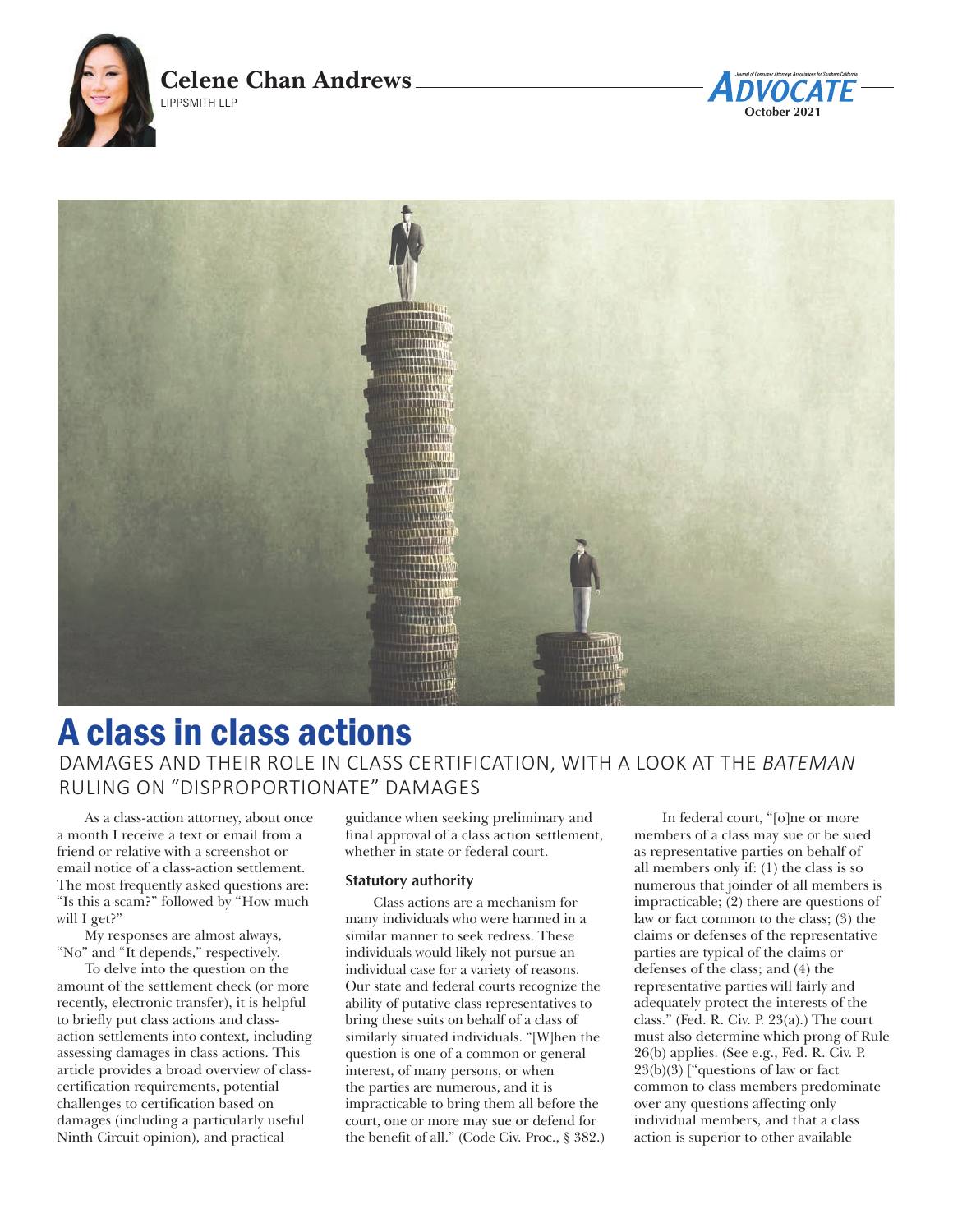

methods for fairly and efficiently adjudicating the controversy."].)

## **Aggregating damages, fees, and resources**

Class actions are appropriate where many suffer harm. These collective actions seek redress on behalf of a group (or multiple groups, if subclasses are involved) of individuals who generally would not file individual lawsuits. Therefore, it should come as no surprise that class members' individual recoveries may typically not reach the same levels of damages as those in single-plaintiff cases. "The very premise of such suits is that small individual recoveries worthy of neither the plaintiff 's nor the court's time can be aggregated to vindicate an important public policy." (*Troester v. Starbucks Corp.* (2018) 5 Cal.5th 829, 846.) Of course, what is "worthy" of someone's time is subjective. However, the point is that class actions provide an efficient method of adjudicating the claims of many.

Class actions reduce strain on our court system when the courts and counsel can resourcefully manage these lawsuits. "[T]he class suit both eliminates the possibility of repetitious litigation and provides small claimants with a method of obtaining redress for claims which would otherwise be too small to warrant individual litigation." (*Richmond v. Dart Indus., Inc.* (1981) 29 Cal.3d 462, 469 [citing *Eisen v. Carlisle Jacquelin* (2d Cir. 1968) 391 F.2d 555, 560].) The California Supreme Court has noted how "class actions offer consumers a means of recovery for modest individual damages." (*Linder v. Thrifty Oil Co.* (2000) 23 Cal.4th 429, 445 [class action involving a surcharge of four cents per gallon on gasoline customers using credit cards].) Class actions are "appropriate when numerous parties suffer injury of insufficient size to warrant individual action and when denial of class relief would result in unjust advantage to the wrongdoer." (*Collins v. Safeway Stores, Inc.* (1986) 187 Cal.App.3d 62, 68 [quoting *Blue Chip* 

*Stamps v. Superior Court*, 18 Cal.3d 381, 385-86; citations omitted].)

Courts recognize the benefits of class actions not only to the judiciary, but to class members themselves, such as reducing costs by spreading them among the class. (See *Deposit Guaranty Nat. Bank v. Roper* (1980) 445 U.S. 326, 339 n.9 [noting that two named plaintiffs with damages totaling \$1,006.00 "would be unlikely to obtain legal redress at an acceptable cost," hence a "central concept of Rule 23" is fee-spreading].) From a societal aspect, deterring defendants' improper behavior that occurs on a widespread basis – but where an individual plaintiff may not find it worthwhile to pursue their own case – is a key benefit of class actions. For example, consumer class actions "often produce 'several salutary by-products, including a therapeutic effect upon those sellers who indulge in fraudulent practices, aid to legitimate business enterprises by curtailing illegitimate competition, and avoidance to the judicial process of the burden of multiple litigation involving identical claims.'" (*Ibid*., quoting *Vasquez v. Superior Court* (1971) 4 Cal.3d 800, 808, superseded by statute as noted in *Flores v. Southcoast Auto. Liquidators, Inc.* (2017) 17 Cal.App.5th 841.)

#### **Class actions as a procedural device**

Both the U.S. Supreme Court and California Supreme Court recognize that class actions are a procedural device and "a means to enforce substantive law." (*City of San Jose v. Superior Court* (1974) 12 Cal.3d 447, 462; see *Deposit Guaranty Nat. Bank v. Roper* (1980) 445 U.S. 326, 331.) Since the measure of damages for the class will necessarily depend on the causes of action at issue in each case, the salient matters attorneys should review include ensuring that the class can be certified, whether at the class-certification stage or if the parties reach a settlement precertification, at preliminary and final approval.

Generally, "if the defendant's liability can be determined by facts common to all members of the class, a class will be

certified *even if the members must individually prove their damages*." (*Hicks v*. *Kaufman & Broad Home Corp*. (2001) 89 Cal.App.4th 908, 916 [citing *Employment Development Dept. v. Superior Court* (1981) 30 Cal.3d 256, 266, emphasis added.)

The fact that differences exist in *calculating* damages for class members is not a proper basis for denying class certification. (*Wilens v. TD Waterhouse Group, Inc.*, (2003) 120 Cal.App.4th 746, 754.) But if "the individual issues … go beyond mere calculation; [and] involve each class member's entitlement to damages," the court could deny class certification. (*Ibid*.) For example, if each class member must litigate "substantial and numerous factually unique questions to determine his or her individual right to recover," courts may find that class treatment is inappropriate. (*Id*. at 756.) Accordingly, to the extent a damages model hinges upon differences in the ability of class members to *recover* damages (but not their actual individual damages calculation), this could impede the ability to certify the class.

In challenging class certification, defendants may attempt to claim that there is no superiority, e.g*.,* that under Rule 23(b)(3), the class action is not "superior to other available methods for fairly and efficiently adjudicating the controversy." For example, defendants may argue that there is no proportionality between their liability and the actual harm. (See e.g., *Bateman v. American Multi-Cinema* (9th Cir. 2010) 623 F.3d 708, 713; see also *Kline v. Coldwell, Banker Co.* (9th Cir. 1974) 508 F.2d 226, 234.) However, as the Ninth Circuit has noted, "None of these enumerated factors in Rule 23(b)(3) appear to authorize a court to consider whether certifying a class would result in disproportionate damages." (*Bateman*, 623 F.3d at 713; see *Id*. at 721 [holding that the fact that "class treatment would render the magnitude of the defendant's liability enormous" is not an appropriate reason to deny class certification under Rule 23(b)(3)].) In fact, the opposite could be true – that is, because of widespread harm to many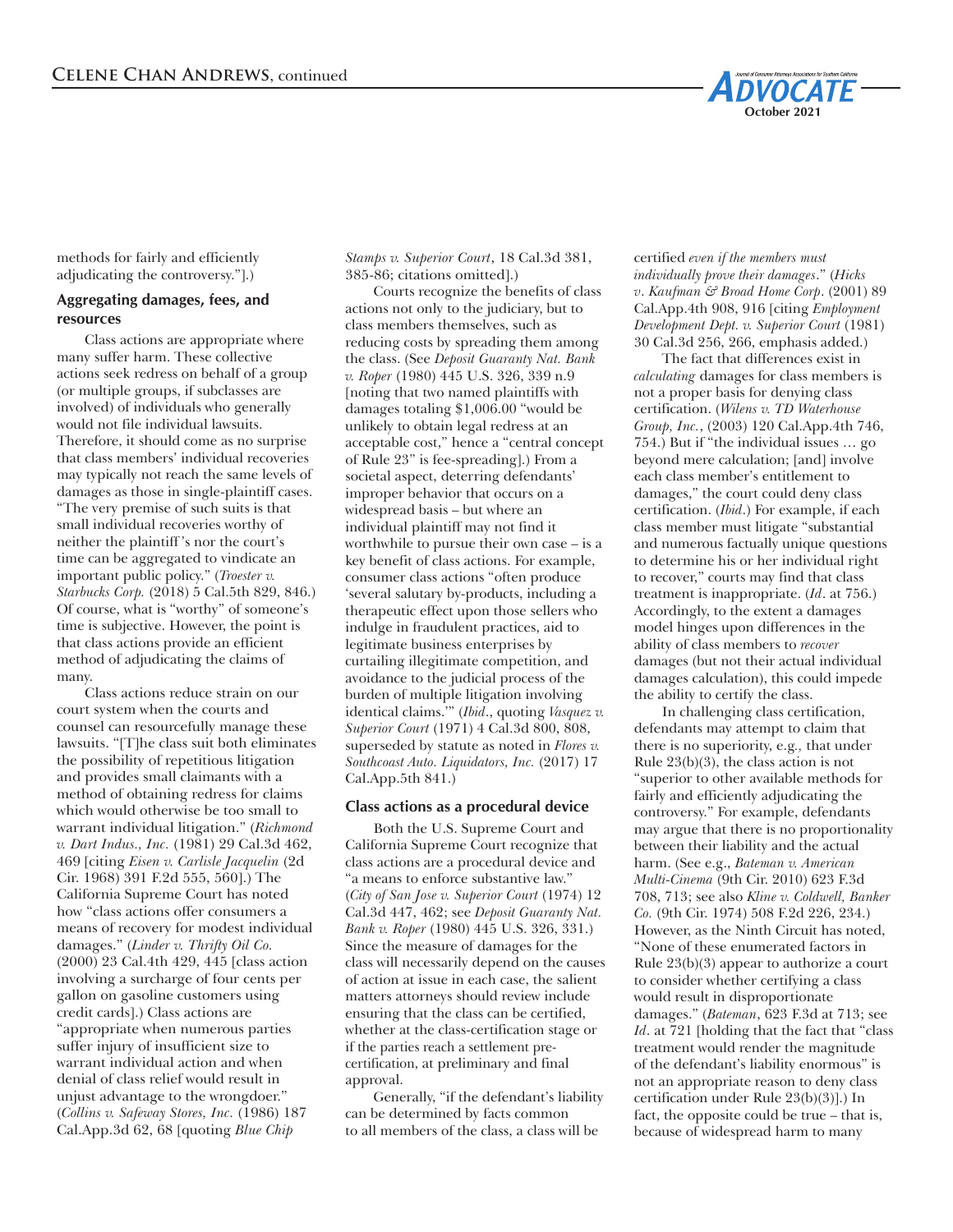

based on common conduct, class treatment is particularly appropriate.

# *Bateman* **and purportedly "disproportionate" damages**

The Ninth Circuit's opinion in *Bateman* provides a robust overview of the role of damages in the context of class certification (in that case, statutory damages), with some particularly insightful commentary on the scope of damages as they pertain to certification. In *Bateman*, the plaintiff appealed the district court's denial of class certification where he sued AMC, the movie-theater operator, for violations of the Fair and Accurate Credit Transactions Act (FACTA). (623 F.3d at 710.) FACTA is a federal law enacted to protect identity theft by, *inter alia*, prohibiting businesses from printing more than five digits of any customer's card number or card-expiration date on receipts. Businesses that violate FACTA face statutory damages ranging from \$100 to \$1,000 per violation.

The plaintiff in *Bateman* sought to recover those statutory damages of \$100 to \$1,000 for each willful violation of FACTA. (623 F.3d at 710.) The district court denied class certification under Rule 23(b)(3), finding that a class action was not the superior method of litigating the case because: 1) AMC made a goodfaith effort to comply with FACTA after plaintiff filed the lawsuit, 2) the magnitude of AMC's potential liability (\$29-\$290 million) was enormous, and 3) out of proportion to any harm suffered by the class. (*Ibid., Bateman v. Am. Multi-Cinema, Inc.* (C.D. Cal. 2008) 252 F.R.D. 647, 648, 650-51].) The Ninth Circuit agreed with plaintiff that none of these grounds justified denial of class certification on superiority grounds. (*Id.* at 710-11.)

AMC claimed that the district court properly denied class certification because the damages would have been disproportionate. The Ninth Circuit examined the plain text and legislative history of FACTA in analyzing this argument, ultimately disagreeing with AMC. Indeed, the Ninth Circuit found

nothing to suggest that Congress intended to cap "potentially enormous statutory awards or to otherwise limit the ability of individuals to seek compensation." (*Bateman*, 623 F.3d at  $722.$ )

In fact, the panel clearly recognized how statutory damages are necessary to compensate victims, including and especially where actual damages may be difficult to determine. (*Bateman*, 623 F.3d at 718 [noting that the actual harm that a willful violation of FACTA will inflict on a consumer will often be small or difficult to prove].) The Ninth Circuit also noted how both actual and statutory damages provided for under FACTA serve to deter the specific conduct underlying the enactment of FACTA. (*Ibid*.) Thus, recovery of statutory damages is available "even where no actual harm results." (*Ibid*.)

The Ninth Circuit took a commonsense approach to statutory damages, noting that "proportionality does not change as more plaintiffs seek relief; indeed, the size of AMC's potential liability expands at exactly the same rate as the class size." (*Bateman*, 623 F.3d at 719.)

In other words, because the statutory penalties were based upon the number of violations, as the class grew, the penalties grew. At the time of enacting FACTA, Congress was aware of class actions and set no cap on the total amount of damages, no limit on the size of a class, and no limit on the number of individual suits that could be brought against a merchant for violating FACTA. (*Ibid*.) Accordingly, there was no basis for the district court to deny class certification simply because of the high number of violations and potential statutory damages. (*Ibid*.)

In fact, this would have the opposite effect of deterrence. Denying "class certification because of the sheer number of violations and amount of potential statutory damages would allow the largest violators of FACTA to escape the pressure of defending class actions and, in all likelihood, to escape liability for most

violations." (*Ibid*.) Denying certification based on the fact that many were harmed and damages would be large would not only undermine the FACTA, but the procedural mechanisms of class actions overall.

While this perspective may seem rational and straightforward, defendants have argued – and courts have considered – that disproportionate damages render a class untenable. Establishing that potential damages are neither disproportionate nor present a superiority problem should negate any challenges to certification.

### **Approval process**

While class-action settlements require court approval that is not typically involved in an individual case, practitioners should not be overwhelmed by the prospect of submitting the required motions for preliminary and final approval. The court's objective is to protect the interests of absent class members to ensure that settlements are fair, reasonable, and adequate. Class counsel's job is to provide the court with all the information required to make that assessment.

California Rule of Court 3.769 governs settlement of class actions, which notes the following requirements:

- (a) Court approval after a hearing
- (b) Attorney fees: any agreement to pay attorney fees or an application for approval of attorney fees must be set forth in full in any application for approval of the dismissal or settlement of an action that has been certified as a class action
- (c) Preliminary approval: the settlement agreement and proposed notice to class members must be filed with the motion, and the proposed order must be lodged with the motion
- Order certifying provisional settlement class: The court may make an order approving or denying certification of a provisional settlement class after the preliminary hearing
- (e) Order for final approval hearing: If the court grants preliminary